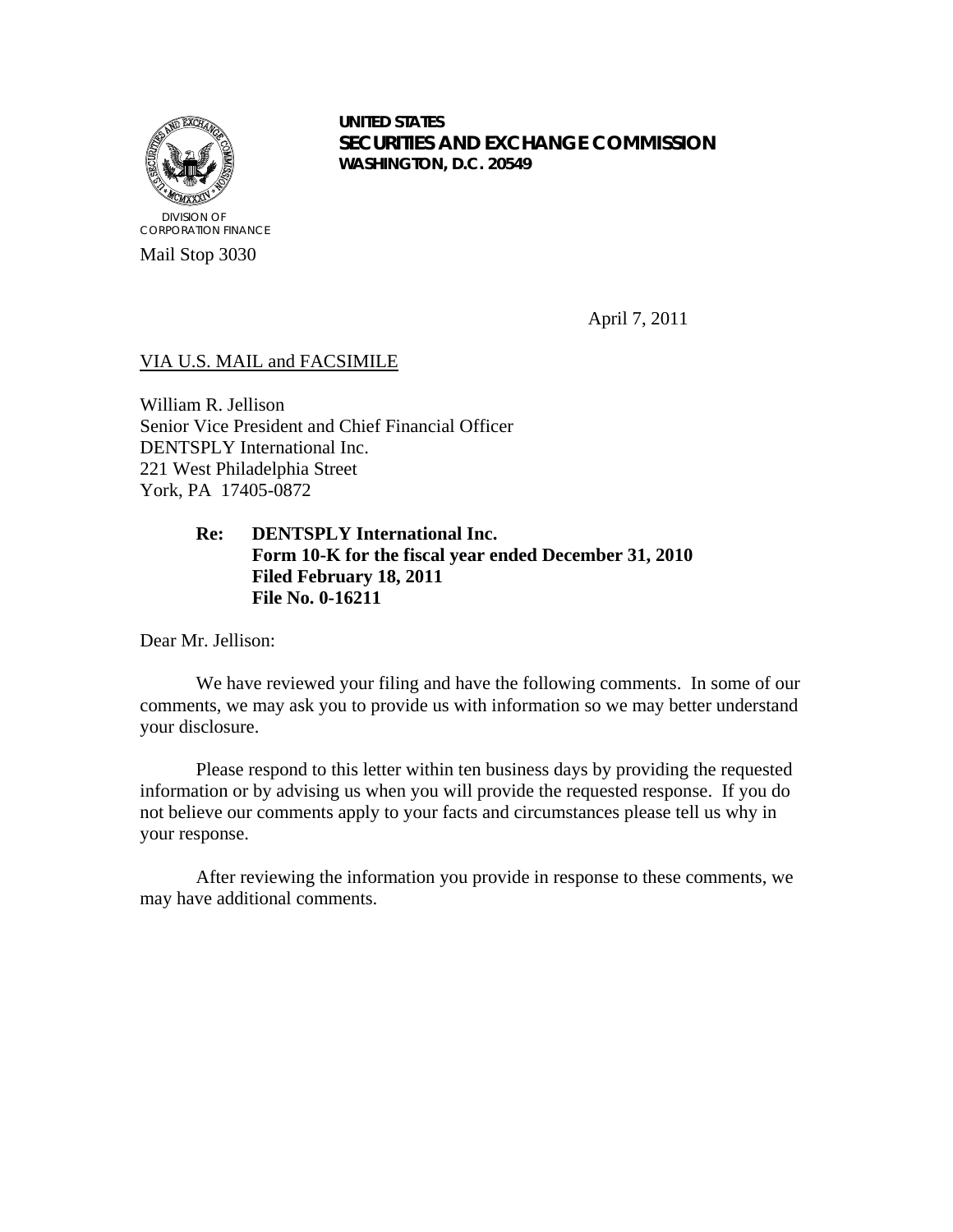William R. Jellison DENTSPLY International Inc. April 7, 2011 Page 2

# Form 10-K for the fiscal year ended December 31, 2010

# Item 7. Management's Discussion and Analysis of Financial Condition and Result of **Operations**

# Liquidity and Capital Resources, page 40

1. We see that the majority of your income is generated outside of the United States and that you plan to indefinitely invest outside the United States \$800 million of cumulative earnings from your foreign subsidiaries. Please tell us your consideration of providing enhanced liquidity disclosures to discuss the amount of investments held by foreign subsidiaries that would be subject to a potential tax impact associated with the repatriation of undistributed earnings on foreign subsidiaries to illustrate that some investments are not presently available to fund domestic operations such as corporate expenditures or acquisitions without paying a significant amount of taxes upon their repatriation. We refer you to Item 303(a)(1) of Regulation S-K and Section IV of SEC Release 33-8350.

### Consolidated Financial Statements

### Note 1. Significant Accounting Policies, page 53

Accounts and Notes Receivable – Trade, page 53

2. Please revise future filings to disclose how you estimate the allowance for doubtful accounts for losses from the inability of customers to make required payments.

#### Litigations, Page 56

3. You disclose that the company records liabilities at the low point of the ranges for your estimates. Please explain how your accounting policy considers ASC 450- 20-30-1 under which if some amount within a range of loss appears at the time to be a better estimate than any other amount within the range, you should accrue that amount and only when no amount within the range is a better estimate than any other amount, you should accrue the minimum amount in the range.

#### Revenue Recognition, page 57

4. We see that you sell to distributors. Please tell us whether your revenue recognition policies differ between sales to distributors and end users. In addition, please clarify if you have any post shipment obligation or customer acceptance provisions with your distributors and, if so, how such obligations and provisions are considered in your practices.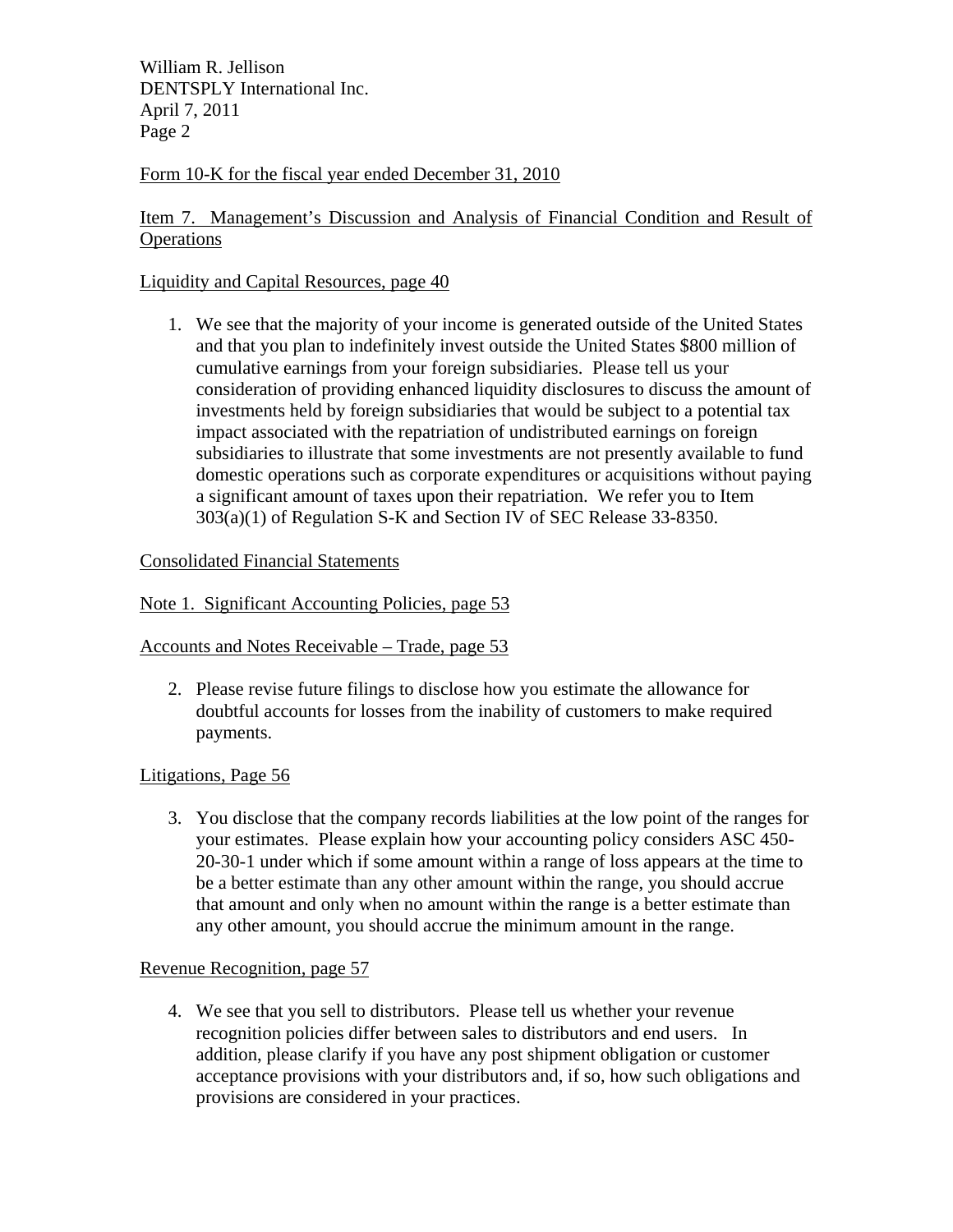William R. Jellison DENTSPLY International Inc. April 7, 2011 Page 3

> 5. Please revise future filings to disclose how you estimate rebates offered to your customers.

## Note 3 – Business Acquisitions and Investments in Affiliates, page 60

### Investment in Affiliates, page 61

6. Please tell us why the company has significant influence over DIO.

### Variable Interest Entities, page 61

7. We see that you are the primary beneficiary for Materialise and Zhermack. Please tell us how the notes to financial statements provide the information content applicable to public companies, which begin at FASB ASC 810-10-50-7. Please provide all of the relevant required disclosure in future filings or tell us why your current disclosure is sufficient.

### Note 17. Commitments and Contingencies, page 93

#### Litigation, page 94

8. Please tell us how your disclosures considered the guidance in FASB ASC 450- 20-50-1 through 50-5.

## Exhibits 31.1 and 31.2

- 9. We note the following in the certifications required by Exchange Act Rule 13a-14(a):
	- $\bullet$  In paragraph 4, there is a parentheses missing after 15d-15(e);
	- $\bullet$  In paragraphs 4(b) and 5, the words internal control over financial reporting were changed to internal *controls* over financial reporting;
	- $\bullet$  In paragraph 4(b), the word 'our' was replaced by 'their';
	- $\bullet$  In paragraph 4(c), the phrase '(the registrant's fourth fiscal quarter in the case of an annual report) is missing; and
	- In paragraph 5, the phrase '(or persons performing the equivalent functions)' is missing.

In future filings, please revise the certification so that it is consistent with the language in Item 601(b)(31)(i) of Regulation S-K.